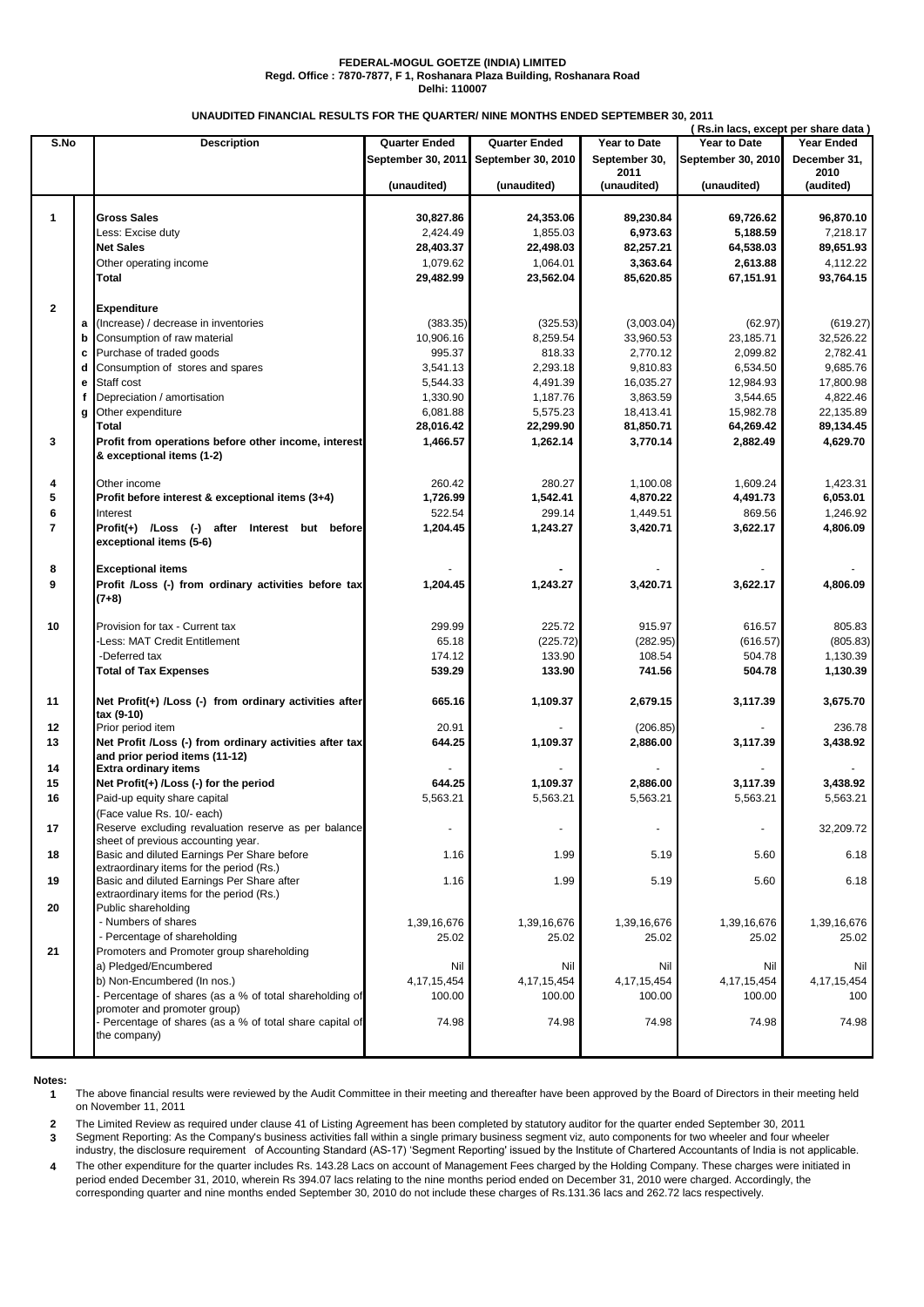- **5** The Company has identified some licenses obtained under Export Promotion Capital Goods Scheme, which have expired and against which the Company has partially fulfilled the export obligation. In view of partial shortfall in fulfilling export obligation, the management is carrying a provision aggregating to Rs. 210.14 lacs (Rs 957.40 lacs was provided in financial statements for the quarter ended September 30, 2010) at September 30, 2011 which, in view of the management, is adequate to cover any liability on this account.
- **6** Details of number of investor complaints for the quarter ended September 30, 2011 are : Beginning 0 , Received 0, Disposed off 0, Pending 0.
- **7** Previous period figures have been regrouped / recasted, wherever necessary.

**Place : Gurgaon**

**Date : (Jean de Montlaur) November 11, 2011 Managing Director and President** For and on behalf of Board  $sd/-$ <br>(Jean de Montlaur)